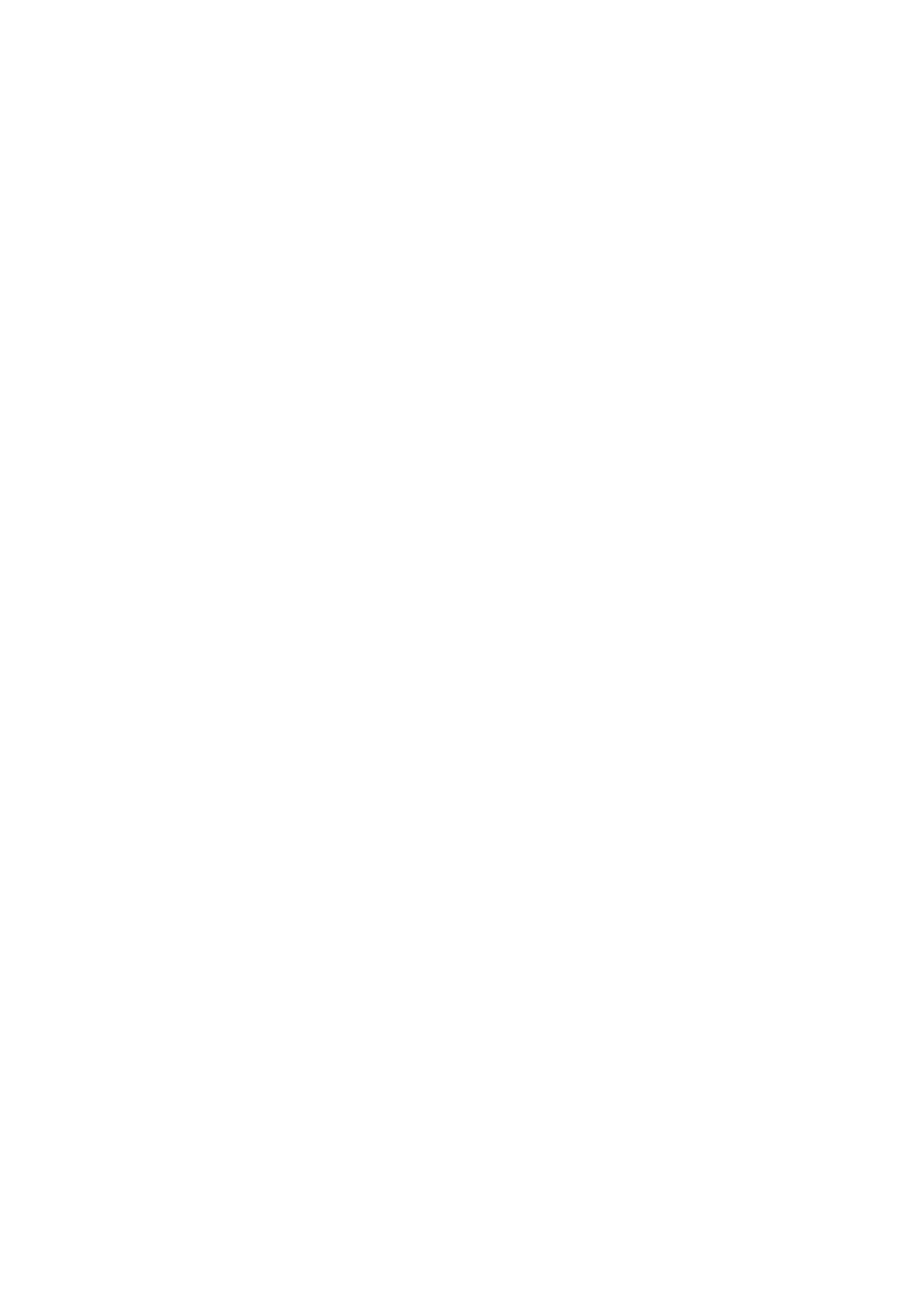### **Culture and Heritage Plenary**

#### *Thursday 25 August 2016 (Morning)*

#### *[The Presiding Officer opened the session at 09:33]*

**The Presiding Officer (Ken Macintosh):** Good morning, and welcome back to the Scottish Parliament. I hope that you enjoyed the first evening of the Summit.

The first plenary session this morning will focus on culture and heritage. I invite the United Nations Educational, Scientific and Cultural Organization's assistant director general for culture, Francesco Bandarin, to join us.

From 2000 to 2010, Francesco Bandarin was director of the UNESCO world heritage centre and secretary of the world heritage convention. Since 2010, he has served as UNESCO's assistant director general for culture.

#### 09:35

<span id="page-2-0"></span>**Francesco Banderin (Assistant Director-General for Culture, UNESCO):** Presiding Officer, honourable ministers, dear colleagues and friends, I express UNESCO's thanks for inviting us to the Summit. It is really a pleasure and an honour to be with you to exchange experiences and opinions on the role of culture in all its manifestations and forms in the development of societies, which we think is a critical element of our lives and our society. I thank Jonathan Mills, who is an old friend, for extending the invitation to us.

As I have the task of opening the plenaries and round tables, please allow me to put on the table two elements for discussion, which I think should attract the public's and the international community's interest and concern at the moment. Those two items may seem a bit different, but in our view they are convergent and definitely have to be considered and worked together.

The first is the policy to place culture at the core of international development, which UNESCO, many other member states and many other public and private bodies are developing and have supported in the past, with an acceleration in recent times. I will elaborate on that a little bit, and I hope that we will be able to exchange further views on that issue during the rest of the plenary and the discussion.

The second item is the protection of heritage in areas of conflict. As you know, that is an area of concern for our organisation and in general for the

member states of UNESCO and public opinion that has, unfortunately, taken a very important role in our daily work.

Let me briefly give some elements of the first of the two items.

Since the 1980s, UNESCO has come up with an idea about culture in all its different manifestations. I will use that term as a synthetic one to summarise elements that concern heritage and creativity, including, of course, the cultural institutions and many other cultural dimensions that have been somehow developed along the years and decades by our organisation through the introduction in the international system of a number of treaties and conventions that deal with different types of heritage.

In the 1990s, we joined hands with the World Bank, which was led at that time by Mr Wolfensohn, to have culture as an important dimension of development. In 2005, the Convention on the Protection and Promotion of the Diversity of Cultural Expressions was adopted by the member states. It seals the system of conventions that UNESCO has put in place since its origin to protect cultural heritage. For your information, we have six of those treaties. Some, such as the world heritage convention and the intangible heritage convention, are very famous; others, such as the 1954 Convention for the Protection of Cultural Property in the Event of Armed Conflict, which I will come back to, and the 1970 convention for the fight against the illicit traffic of cultural heritage, are also very well known.

We have tried always to say to our own system—the United Nations—and the other agencies that deal with development that culture should be put at the core of the development process and that no development can be effective and effectual unless it considers the cultural dimension. I think that we have been partially successful until now, but in recent times especially since starting a campaign that we have strongly pushed in the past three or four years we have been able to achieve some important results. Those results are visible in agenda 2030, which is the current international development agenda that was adopted by the United Nations in September last year. It took many years to convince our own system, which is sometimes a little hard to convince. The member states voted that that dimension should be present in the system of goals and indicators that have been approved and adopted.

You will find that culture is a somewhat transversal dimension; although you will not find a goal called culture, you will find it in many of the goals that were approved last year such as, for example, those concerning environment, health,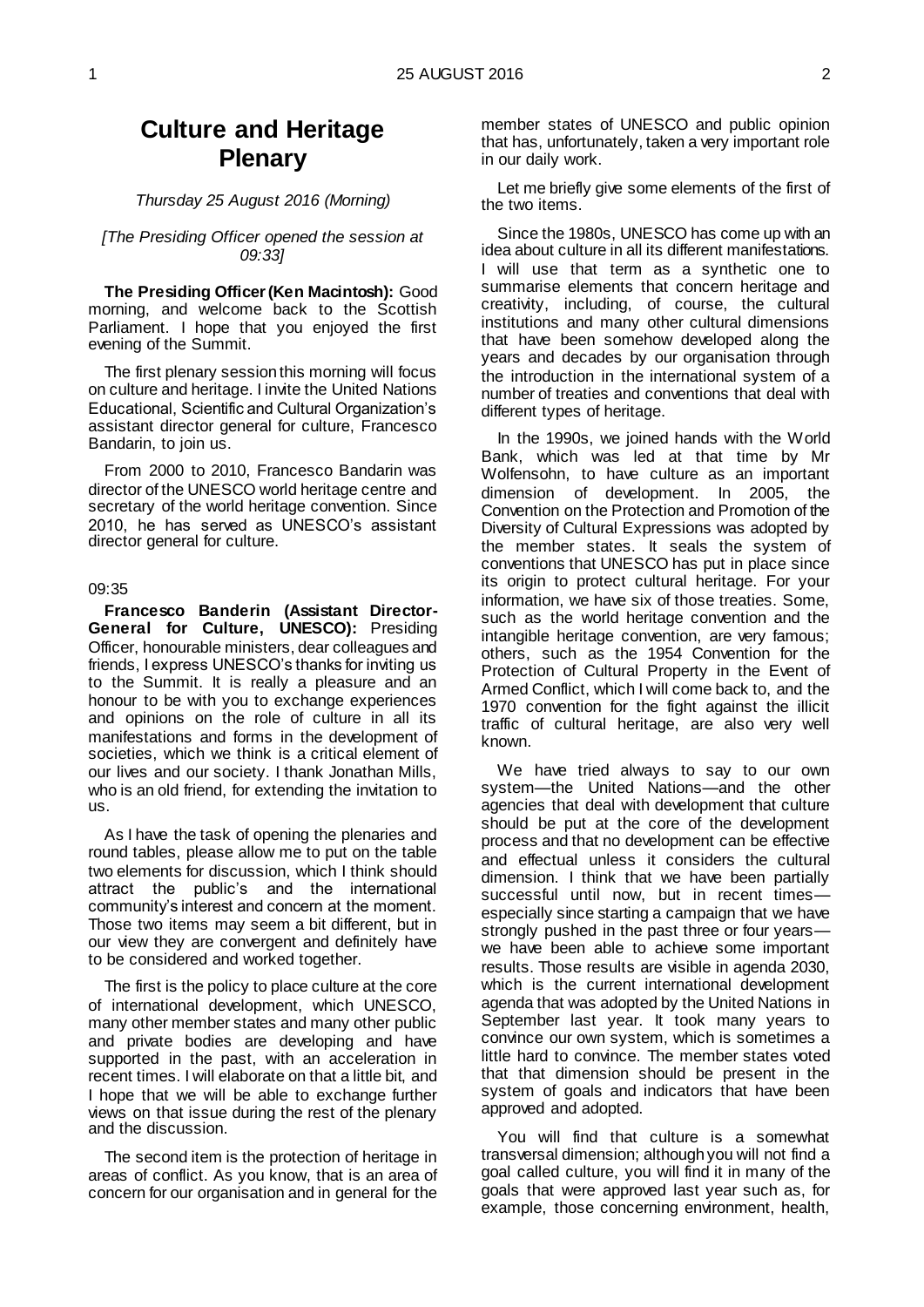economic development and so on. Culture perhaps finds its strongest expression in goal 11, which relates to cities, and we are happy about that, given that cities are definitely the future dimension where everything will happen, particularly as far as culture is concerned.

We have an opportunity in the coming two months up to October, when, as you know, the United Nations will convene the Habitat III conference. That conference takes place every 20 years, and it is really forward looking and considers the long-term dimension of development. If you have had the opportunity to read the draft text that has already been proposed and somehow finalised, you will have seen that culture will play a prominent role in the way in which the United Nations conceives and proposes the development agenda for cities over the next 20 years. We are very happy about that, not just because we have been part of the process, but mostly because we think that this is the right way to go. If there is an area or dimension where culture can express its power, it is certainly the urban environment.

I will not go into too much detail about this just now; instead, I invite you to read our big global report on culture for sustainable cities, which we will issue in Quito in October when the Habitat III conference convenes. One specific area that I should highlight is heritage; we have more than 300 world heritage cities in the world heritage list. Another area relates to more creativity, and we now have 120 cities in the creative cities network. By the way, Edinburgh is both a world heritage city and a creative city—indeed, it was one of the first in the literature category. We have other networks that relate to the UNESCO mandate with regard to education, science and social sciences, and we see this urban dimension as a very important strategic area for the development of the regional idea that culture is a pillar of the international development framework.

This is therefore a major piece of work for us, and we will continue to work on it. I see in many of the statements that have been made in the summit that there is a large consensus on the matter, and I must thank you for that, because it is very important that we have the support of other bodies, other meetings, other forms and expressions of civic society and, of course, public policy itself.

In the same vein, I seek support for the other item that I have mentioned and which is at the core of our concern: the destruction of our cultural heritage. I will not go into too much detail on this matter, given that our friend Maamoun Abdulkarim is with us today, and he lives this drama on a daily basis. However, I will say that, in the 70 years since the creation of UNESCO, this has been an

agenda for action. UNESCO has always been active in areas of conflict, because that is our mandate—after all, we are a UN body—although our function relates more to what could be called post-conflict reconstruction. Our work in Angkor, Afghanistan, Iraq and many other countries has taken place after the conflict has left its marks and made its signs of destruction.

We have, of course, a number of tools, including the two treaties that I mentioned: the 1954 Convention for the Protection of Cultural Property in the Event of Armed Conflict and the much broader 1970 convention on the illicit traffic of cultural heritage, which is wider in scope and becomes very important in areas of conflict. We have used those tools to do our work in all the areas that we have been involved in.

I mentioned Angkor. You will certainly remember the destruction of the Bamiyan Buddhas, which was a major shock for international public opinion. Here in Europe, 20 years ago, we had the destruction of the bridge at Mostar and the library of Sarajevo. Now we have what we see today.

The problem today is that we do not see a war here and a war there; instead, we see 10 conflicts—we see a very extended unmanageable front of destruction, in the middle east, Africa and central Asia. Unfortunately, this has become a critical and widespread phenomenon. That brought us to some reflection, and we saw that the tools that we have available—I mentioned the conventions, but there are other tools—are not sufficient to address the issue. We are therefore currently working with the member states to try to improve our capacity to deliver support and to prevent the damage of cultural heritage in areas of conflict.

In November last year, the general conference of UNESCO adopted a strategy for the reinforcement or protection of cultural heritage during conflicts. We are now implementing the strategy, which in essence has a three-tier structure. We are trying to improve the capacity to prevent damage to certain sites and museums. We are trying to do something more during conflict, which as you can imagine is very difficult, because it is hard to intervene in areas where combat is taking place. Of course, we are trying to improve our capacity to help and support postconflict reconstruction.

Some of those activities are very new for us, especially intervention during conflict. We see three areas for that. We would like to improve our capacity to support those who are on the ground, because there is always somebody on the ground, even during a conflict. The experience of Maamoun Abdulkarim will certainly be illuminating in that regard. We have the possibility of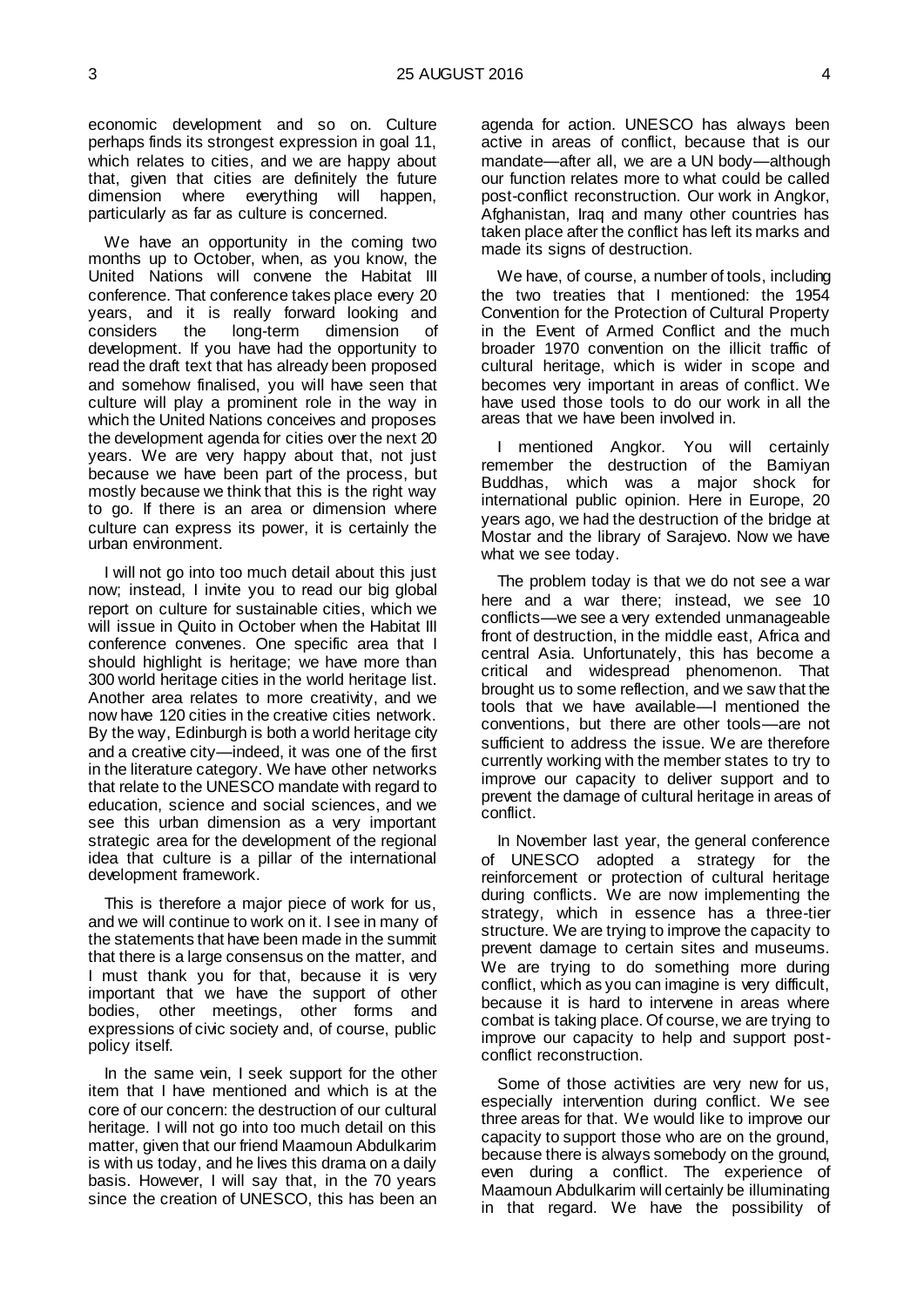supporting peacekeeping operations that are mandated by the United Nations. Two of the current UN missions—in Mali and Congo—already have in their mandate a specific component of cultural and natural heritage protection. Of course, we can also work with humanitarian operators. In particular, we have just signed an agreement with the International Committee of the Red Cross, which is an extremely important body—it is the one that goes into the conflict when everybody else goes out.

In about a month, we will present our action plan to our body and we hope that, with the support of member states, we can move forward and be enabled to deliver a better service to those who are in charge of protection of cultural heritage in the critical zones. I am sure that the issue, which has already been raised during the Summit, will be discussed further. I look forward to co-operating with the member states that are attending the Summit, and all the other ones, to try to define a system that is more effective at international level to support the protection of cultural heritage.

Those are the two elements that I put on the table, both of which are quite big beasts. I hope that, during the discussions in the Summit, we will be able to deliberate and elaborate on them. Thank you very much. [*Applause*.]

#### **The Presiding Officer:** Thank you very much, Professor Banderin.

It is now my pleasure to welcome Prince Amyn Aga Khan. Prince Amyn is a member of the board of the Aga Khan Fund for Economic Development and a director of the Aga Khan Foundation and the Aga Khan Trust for Culture. He has been actively associated with the Aga Khan award for architecture and the historic cities support programme.

#### 09:49

<span id="page-4-0"></span>**Prince Amyn Aga Khan (Aga Khan Development Network):** Presiding Officer, honourable ministers, ladies and gentlemen, I hope that you will allow me to begin by expressing a couple of personal views and opinions, since they probably colour my attitude to our institutional activities at the Aga Khan Development Network, which is known as AKDN.

My educational background was largely literary and musical. I believe that all art is essentially a reflection of our hearts, our dreams, our fears, our experiences and our regrets. In that sense, the arts are universal—something that we all share as an expression of our common human condition. They bind us and unite us, from prehistoric cave paintings to the abstract, from the half tone to the quarter tone. Our challenge is to see and not just to look—to listen and not just to hear.

Against this common background, for me, culture is by definition evolutionary, whether the dialogue between people and places ensued from education, as it did in the grand tours and as it should nowadays; from commerce, as it did along the historical trade routes; from war and conquest, as was so often, alas, the case; or whatever. Culture is thus something that we share—a human global heritage that binds us and in no way divides us. The dialogue of cultures has existed since time immemorial; the conflict of cultures is a modern and, I hope, temporary oxymoron.

The Aga Khan Development Network has been engaged in culture as part of its development activities in the third world since 1977 and the creation of the Aga Khan award for architecture. Our action stemmed from our realisation that, in many places where we work, their cultural heritage is the only asset at the disposal of the communities that we seek to assist. We considered that it was important—indeed, often essential—to activate such cultural assets as intellectual, economic and aspirational generators of ideas and actions that could positively shape the quality of life of those communities.

Contrary to earlier prejudices and preconceived notions in many areas of the developing world which are, incidentally, still all too often alive nowadays in the west—we took the position in those areas of unmet economic and social need in which we work that culture is not a luxury or something that is, by definition, elitist and unfair but is, on the contrary, a major potential source of economic and social development. Culture is not just the awareness of a proud, memorable and exclusive past but something that can and should be made a commitment to a just, progressive and inclusive future.

The challenge was how to make historic buildings and public spaces of recognised cultural significance, as well as sounds, colours and shapes of recognised cultural meaning, become the sustainable basis for economic and social progress. Contrary to the public assumption at the time, culture must be seen to be, and must become, an asset to development rather than a further unwanted drain on already limited resources.

The activities of AKDN in the realm of culture are implemented by the Aga Khan Trust for Culture—which, with our mania for acronyms, is known as the AKTC. There are many AKTC projects that I could present as examples of the path that we have sought to trace. In Cairo, we took a mountainous, centuries-old urban dump by the historic old town in an area of Cairo that was less well known to tourists, being essentially Muslim not pharaonic, and we turned it into a public park—the Al Azhar park. The park looks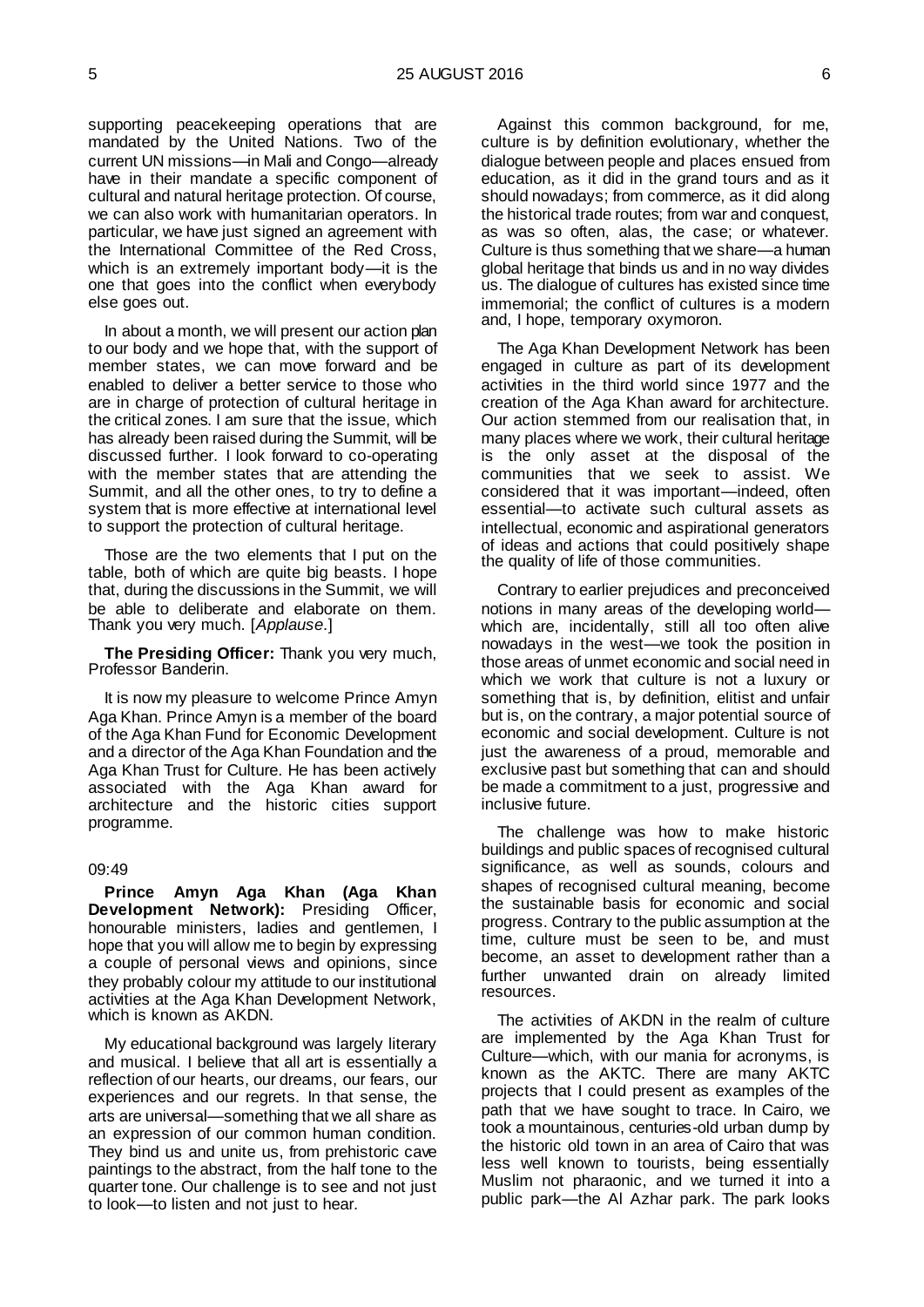across the historic city towards the citadel and measures some 28 hectares. It includes a lake, a couple of restaurants employing more than 200 local persons, a children's area, a small amphitheatre for theatrical, musical and other presentations and a number of recreational areas. It has, these past years, welcomed on average 2 million visitors per annum in times of peace and in times of public stress.

Lo and behold, the park generates an average annual financial surplus of some \$1 million, which has not only ensured the upkeep of the park and its facilities but has permitted us, since 2003, to finance and execute the restoration of 1.5 km of the historic 12th century Ayyubid wall that runs along the park and that had fallen into ruin.

More than that, it has permitted us to complete a comprehensive urban regeneration programme in the neighbouring Darb al-Ahmar district on the other side of the wall, where several AKDN agencies working together have been able to implement health, education, micro-finance, housing and sanitation programmes as well as arts and music programmes while rehabilitating five historic monuments and smaller urban open spaces. We are even debating the creation of a small museum in Darb al-Ahmar to exhibit the historical objects that were discovered and excavated during the restoration of the Ayyubid wall, thus presenting to the public the history and arts of ancient Cairo.

Al Azhar park is not only financially selfsufficient but has created economic and social benefits and a vastly improved quality of life for a catchment area peopled by some 200,000 citizens who are neighbours of the park. It is hoped that, in the years to come, the history and culture of Muslim Cairo will take their place alongside the more commonly known pharaonic culture of Egypt, thus offering—partly, one would hope, through increased tourism to that part of Cairo—further jobs and economic and social benefits to the population of the area. In Darb al-Ahmar, the creation of a green space has resulted in the restoration of significant monuments and an entire area's development.

Further away, in Mali, we restored the three significant earthen mosques in Djenné, Timbuktu and Mopti. In Timbuktu, several sufi mausolea attached to the mosque have since been damaged by the soldiers of prejudice during occupation of the city, but one of the very good consequences of our original restoration work is that we have precise architectural drawings of the mausolea, which provide the necessary basis to accomplish the restoration of these small buildings after the departure of the occupying forces.

Further, as part of the restoration work in Mopti around the Great Mosque, we entered into a close

working relationship with the local population. We discussed with them how to improve that area of the city and simultaneously how to ensure the longevity of the just-restored historic monuments, thereby ensuring the availability of the funds that would be required for their maintenance without it being necessary to call upon public finances.

The local population responded enthusiastically and collaborated fully with us in that endeavour, giving freely of their time and abilities so that, with our help and technical advice, the neighbourhood was greatly upgraded through an extensive programme of street improvements, sanitation programmes, training programmes for masons, recycling programmes, the creation of clean toilet and bath facilities attached to a public cafe, and a new Centre for Earthen Architecture. The centre's aim is to inform the public about the techniques of building in mud and to perpetuate those techniques, and it has a permanent display of objects, samples and images that highlight that rich tradition.

Within the revived area, an array of shops, handicraft outlets and small commercial activities came into being. An entire MIAD—a multi-input area development—had in fact occurred as a result of the restoration of some monuments. That MIAD was largely realised and made operational by self-help.

Our experience shows that the local population must be centrally involved in any such project. Their buy-in is, and must be seen as, part of the asset base that is being developed. Their sense of how the project in question will affect their futures is necessary for them to show the pride and confidence in the project that ensure its resilience. Indeed, the planning of cultural interventions that are aimed at development must involve centrally, from the outset, the local population, just as it must consider issues related to the quality of life of those local populations. In a nutshell, the development scenario should have at its very heart the economic and social sustainability of the local population, recognising that local confidence is a primary requirement.

As I indicated earlier, self-sustainability of initiatives in the cultural field is essential and must be at the heart of the planning exercise: eventual income streams must be projected and later realised that are sufficient to sustain the project or maintain it, for instance, if it is a building—on a long-term basis, not just in the development stage but on an on-going basis thereafter. The goal should be an income stream that will produce in the longer term a surplus that can be reinvested in the project or can—as in the case of Darb al-Ahmar—make other projects possible. That the project should turn into a net drain on the local population, let alone on the national Government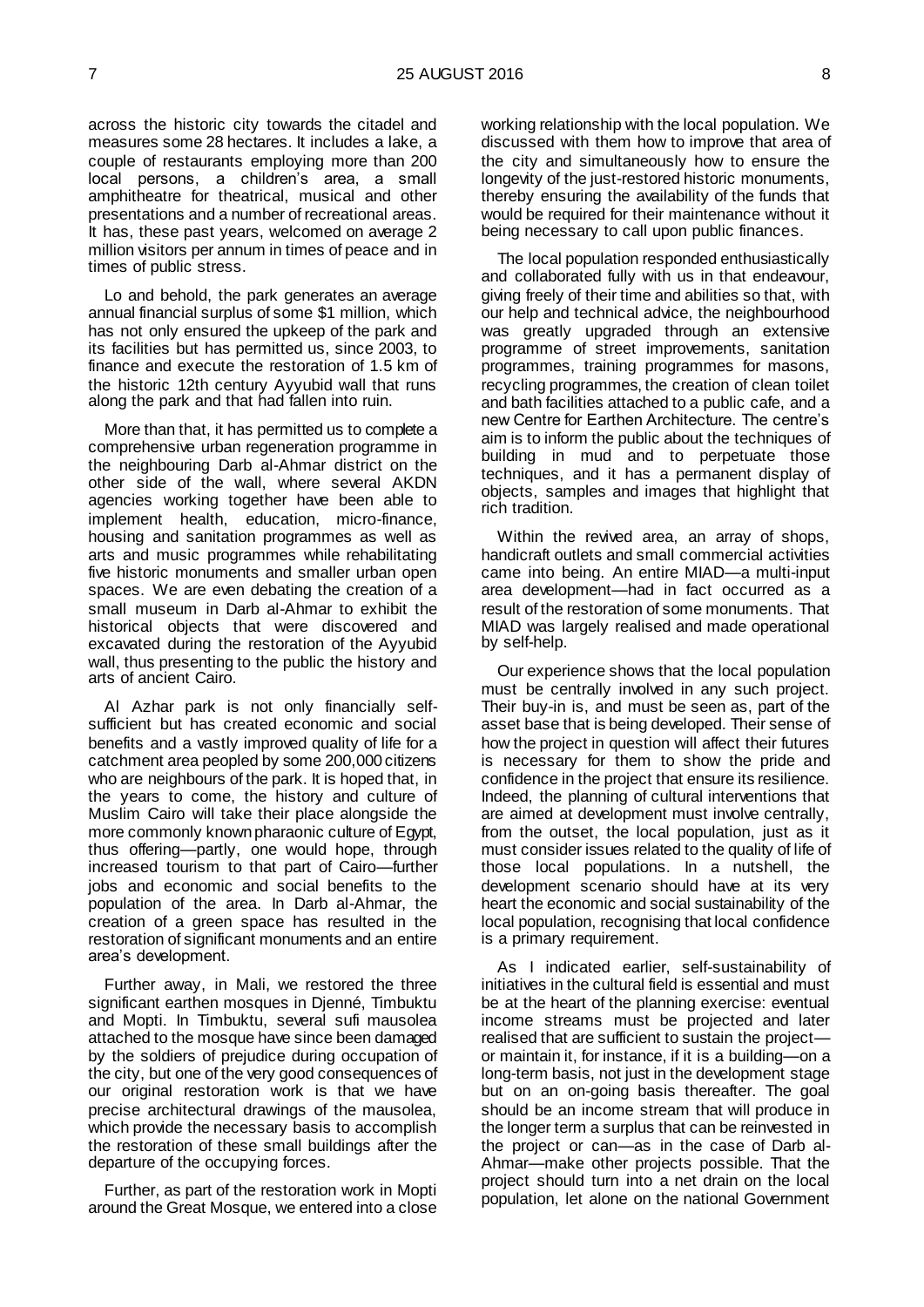or local government, should be avoided as a fundamental error.

Of course, where historic buildings are concerned, reutilisation to give them a new purpose and a new life that can generate the necessary income stream can frequently become something of a conundrum and a challenge. Hotels, restaurants, cultural centres, display areas, meeting spaces and a thousand other possibilities present themselves. Here again, local wisdom combined with careful thought about, and study of, the characteristics of that particular neighbourhood and of the general area are required. Cultural centres and mini-museums tend to lose money for many years. Restaurants require kitchens that are sometimes costly and preferably a good cook, and meeting spaces have to be promoted, which can be expensive; the pitfalls are many. The role of culture in development has more facets that one might think at first sight.

I have mentioned Mali and Cairo, but we have a similar project in Delhi, where in Humayun's Tomb, the Sunder Nursery and Nizamuddin Basti we have one of the densest ensembles of monuments in the country—there are 45 of them, including nine Mughal-era tombs, spread over 250 acres of heritage in central Delhi. Urban renewal is again being implemented, green space is being restored and created, vegetation is being identified and categorised, and a plant nursery is being revived, while master craftsmen in stone carving, plaster work, masonry, carpentry are being trained, creating new employment. In this project, too, we have sought to improve the quality of life of the resident communities by attending to the local requirements in health, education and sanitation, urban improvement, vocational training, waste collection, housing improvement, landscaping and madrasa improvement.

As in Mali, many of these project responsibilities will be or have already been taken over by the residents themselves. We have similar projects in Kabul and Herat in Afghanistan and earlier initiatives included those in Hunza, in the northern areas of Pakistan. Even our music initiative is designed not only to protect and continue traditional music on traditional instruments with the great poetic works of the past, but to promote new musical creations and new musical careers of different kinds, stimulate and revitalize the arts and handicrafts related to music, create new young teachers and new scholarly institutions, expand local curricula and ensure—for local populations—increased jobs and incomes from sources such as tourism and musical events.

In those many initiatives, we have come to judge the true value of public-private partnerships, which have proved flexible alliances and are often long term. They are capable of numerous

combinations, as they can include partner development agencies, foundations, corporations, Governments, universities, faith communities,<br>individual donors and, of course, local and, of course, local communities. Our experience shows that publicprivate partnerships can often prove to be the keystone.

In summary, we believe that cultural activities in the field of development can and should aim to have a positive impact on both environments and public policy, setting aside as appropriate traditional concepts of separate public and private domains. They can and should promote good governance and strengthen civil society, recognizing that civil and private institutions have unique capacities for spurring economic and social progress while simultaneously having the intrinsic ability to meet the challenge of diversity by giving diverse constituencies effective ways to express their distinct identities within a collaborative framework.

In high mountain or coastal areas, in urban or rural environments, in peaceful or post-conflict situations, the role of culture in development not only effectively combines the unique with the global but shows that, in the world of culture, globalisation can mean expansion and inclusion rather than homogenisation, and can inspire and unify rather than divide and burden. Such cultural initiatives tend also to anchor civil society where it has been disrupted by civil disorder or conflict.

Cultural heritage, both material and intangible, is our common shared heritage, simultaneously the roots of our identity and an expression of our pluralism. My hope is that all our efforts to see culture aid and contribute to development will result in areas that are now developed producing in their turn new culture, so that culture begets culture, through time and place, and the eternal dialogue continues.

**The Presiding Officer:** Thank you, Prince Amyn.

I would now like to introduce Professor Dr Maamoun Abdulkarim, Director General of Antiquities and Museums in Syria. I am sure that I speak for all of us today when I say that the troubles in your country have touched us all and, for you and your citizens, I hope for a speedy and peaceful resolution to the conflict. I am especially grateful to you for travelling to Scotland to join us today.

#### 10:03

<span id="page-6-0"></span>**Professor Dr Maamoun Abdulkarim (Director-General of Antiquities and Museums in Syria):** Ladies and gentlemen, I thank the International Culture Summit and especially our colleague Sir Jonathan Mills for inviting me and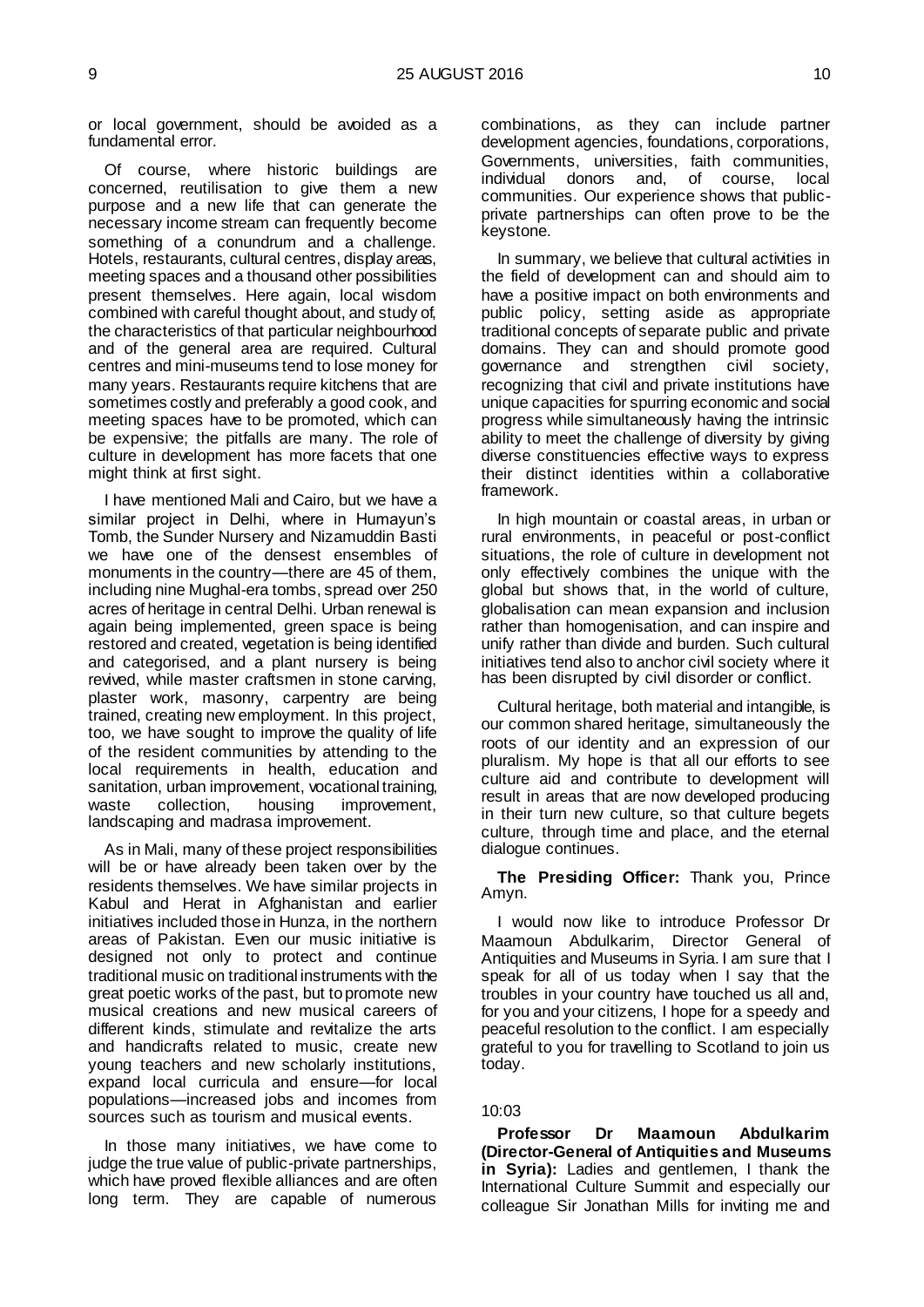giving me this opportunity to meet you. Perhaps from this location in Scotland—this is my first visit to Scotland—and through my new English I can use my voice to tell international communities of the war and tragedies in Syria, and perhaps international communities can give us some warm feelings through our cold isolation.

Syrian cultural heritage has been experiencing violence and dangerous attacks during the recent crisis. Due to the absence of the cultural institutions, threats against heritage have increased and have included systematic illegal excavations, carried out by professional army groups. There has been increased smuggling of cultural objects through the Syrian border—all of the border has been very open during this time. Vast regions of Syria are now classified as distressed cultural areas, and the use of sites such as the city of Aleppo as battlefields today is a tragedy. Aleppo is one of the most important world heritage cities. Unfortunately, Aleppo is now like the city of Warsaw in 1944.

Another example is the ideological attack by ISIS groups of terrorists on Palmyra. You will know through the media about what has happened in the city and the number of buildings that have been destroyed by this barbarity; this is not just Syrian but our common and universal heritage. In all my time as director general—I accepted the invitation to work on this crisis four years ago as a professor at Damascus University—I have always declared that we cannot divide our cultural heritage into two, with one heritage for the Government and another for the Opposition. No we have one heritage for all Syrian people; it is our collective identity and history, and we share it with the international community.

Through all this tragedy, however, our beautiful archaeology remains. Syria has more than 10,000 sites, 34 museums and many hundreds of thousands of objects and, despite all the tragedy, 99 per cent of the collections in all those museums has been saved. We started that programme in 2012; indeed, my first condition for accepting the post of director general of antiquities was that I would be able to close the museums directly. The minister of culture accepted that I should have that opportunity and one week later, at the end of the summer of 2012, we closed all the museums in Syria. It was fortunate that we did so; if we had not, it would have been a disaster.

Recently, we have undertaken several other measures. As well as closing museums in order to save their collections, we have found it necessary to keep touch with the local community in order to raise our worries. If the Government is not there, how can I save sites? My sole option was, with my colleagues, to contact the elites and the local community and tell them, "This is your identity. It is

like the honour of your mothers—you must keep touch with and defend your heritage."

Given our co-operation with international actors to catalogue the damage to and loss of Syria's cultural heritage, I want to use this occasion to thank UNESCO for the role that it has played throughout this crisis. It has refused to leave me in cold isolation. I want to especially mention Madame Irina Bokova and her assistant, our dear friend Francesco Bandarin, who have kept in touch with me through these four bad and sad years.

I have described myself to CNN and all the media as the saddest director general in the world, but how can you defend this heritage alone? The 2,500 people who work with us in the directorate are still working in an area that is under the control of the Government and the Opposition. We have refused to cut salaries, and we have pushed all employees to work without any politics. From the beginning of the crisis, our initiative at the Directorate-General of Antiquities and Museums was to bring people together by what united them, not what divided them. This situation invites all of us to do our best together to end the damage that is besetting human cultural heritage.

Although the dangers surrounding Syrian archaeological heritage are growing beyond our capabilities and limited resources, they cannot by any means defeat our will, and we call on the international community to recognise the validity of this effort and to provide assistance and support for our work to complete this international effort and the national effort that is taking place inside Syria. The international community needs to bear in mind that Syrian cultural heritage is part of the world's heritage and humanity and that the loss of any of its components is a loss for all humanity.

In addition, we urge the international community to effectively stop extremists acquiring resources by trading antiquities and to put pressure on neighbouring countries to prohibit the illicit trafficking of Syrian archaeological heritage. The time has come to take action before it is too late to protect our heritage not just in Syria but in Libya, Yemen, Iraq, Mali, Afghanistan et cetera and the common heritage that we share with the international community. Again, that is a disaster that is painful for us all.

Thank you very much. [*Applause*.]

**The Presiding Officer:** Thank you, Professor Abdulkarim.

I now welcome to the floor Mr Xiang Zhaolun, Vice-Minister of the Ministry of Culture, the People's Republic of China. I am very pleased to welcome China to our international summit and hope that we will all benefit from this mutual exchange.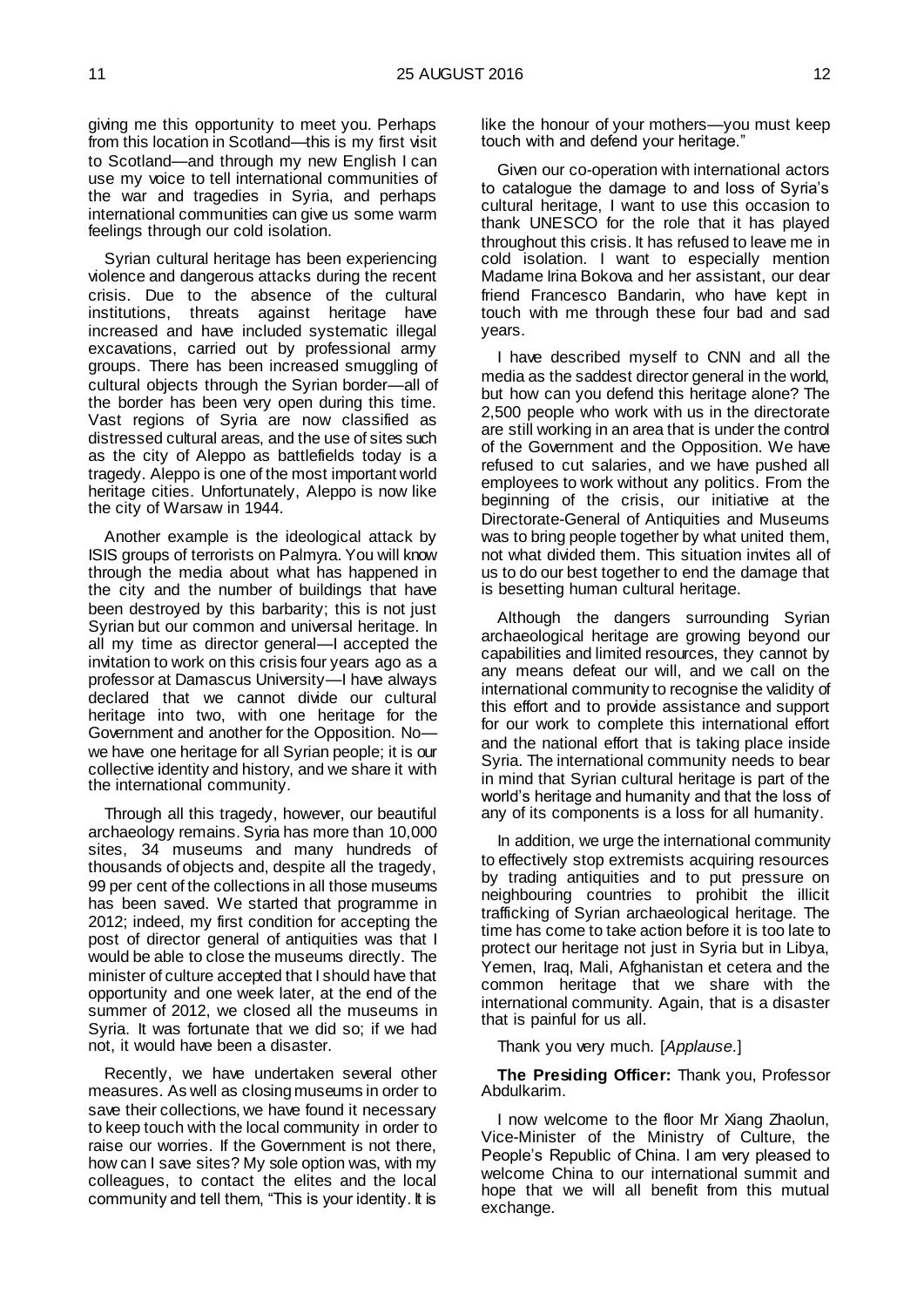#### 10:10

<span id="page-8-0"></span>**Xiang Zhaolun (Vice-Minister of Ministry of Culture, the People's Republic of China):**  (simultaneous interpretation) Distinguished guests, ladies and gentlemen, good morning. It is my great pleasure to join you at the Edinburgh International Culture Summit and today's panel on cultural heritage.

China appreciates and actively supports UNESCO's role in safeguarding cultural diversity and sharing cultural assets across the world, and has ratified and been committed to several UNESCO conventions including the 1972 world heritage convention, the Convention for the Safeguarding of the Intangible Cultural Heritage 2003 and the Convention on the Protection and Promotion of the Diversity of Cultural Expressions 2005.

The collaboration between the Chinese Government and UNESCO has been tangible. It has been marked by several exchanges and information platforms for cultural heritage safeguarding in the Asia and the Pacific region including a UNESCO category 2 centre—the World Heritage Institute of Training and Research for the Asia and the Pacific Region in Beijing—and the five-year-old Chengdu International Festival of Intangible Cultural Heritage in Sichuan province in China.

In order to respond to the pressure of urban development and industrialisation in China's remarkable socioeconomic transition in recent years, the Chinese Government has given the safeguarding of cultural heritage an important place in the national development agenda and adopted a working mechanism—supervised by the Government—that engages various social sectors.

Our work has a few highlights that are worth mentioning. The first is legislative and institutional progress. Promulgated in 1982 and 2011 respectively, China's cultural relics protection law and a law on intangible cultural heritage safeguarding provide a solid legal ground for cultural heritage safeguarding. The State Council of China appointed the Chinese State Administration of Cultural Heritage and the intangible cultural heritage department in China's Ministry of Culture to take particular care of tangible and intangible cultural heritage nationwide. Regulations, legal acts and specialised institutions have also been established at local levels. By the end of 2015, there were more than 11,000 cultural heritage safeguarding institutions across China, with more than 160,000 employees.

Secondly, the principles of cultural heritage and intangible cultural heritage safeguarding have been respectively identified as follows:

safeguarding as the focus, rescuing as the priority and avoiding excessive exploitation and negligence in management; and safeguarding as the focus, rescuing as the priority and avoiding excessive exploitation and extinction for traditions. By following those principles, we mean to make the most of cultural heritages in modern times, but not at the expense of their safety and authenticity, especially in the case of vulnerable ones. Generally, we focus on protecting tangible heritage from damage and urban erosion, and on encouraging the transmission, renewal and regeneration of intangible heritage.

Thirdly, based on wide-ranging surveys, we created an inventory system that contains several inventories at national, provincial, city and township levels. Since 1956, we have yielded one inventory of 767,000 heritage monuments and one of 40 million heritage properties. We have also spent the past 38 years documenting the folklore and arts of ethnic groups across China and have published a 318-volume, 417 million-word encyclopaedia on the subject, which was acclaimed as the equivalent of the great wall of China in terms of China's folk arts and ethnic cultural heritage.

During a national census of intangible cultural heritage that was carried out between 2005 and 2009, we collected 290,000 valuable properties and documents; took 200 million words' worth of notes; and made 230,000 hours of recordings. We published 140,000 booklets of the census. The census gave us abundant information on the demographics of China's situation and how to safeguard our cultural heritage, which we used to build a multilevel inventory system. At present, there are four levels: the national level; the provincial level; the city level; and the municipal level. There are 4,296 national heritage sites; 129 historic cities; 528 historic villages; and 30 historic neighbourhoods. We have also identified 1,372 representative national historic items.

In 2006, the Chinese Government designated the second Saturday in June each year as cultural heritage day in order to raise public awareness of China's cultural identity and traditions. So far, 11 cultural heritage days have been celebrated.

China adheres to the Convention for the Safeguarding of the Intangible Cultural Heritage and the ethical principles for safeguarding intangible cultural heritage. Recently, we started a new round of training workshops on the use of the convention and the ethical principles so that workers in safeguarding institutions across China could better understand and act in accordance with the instruments when they deal with specific safeguarding cases in China.

I want to share with my international colleagues some of our ideas and practices around the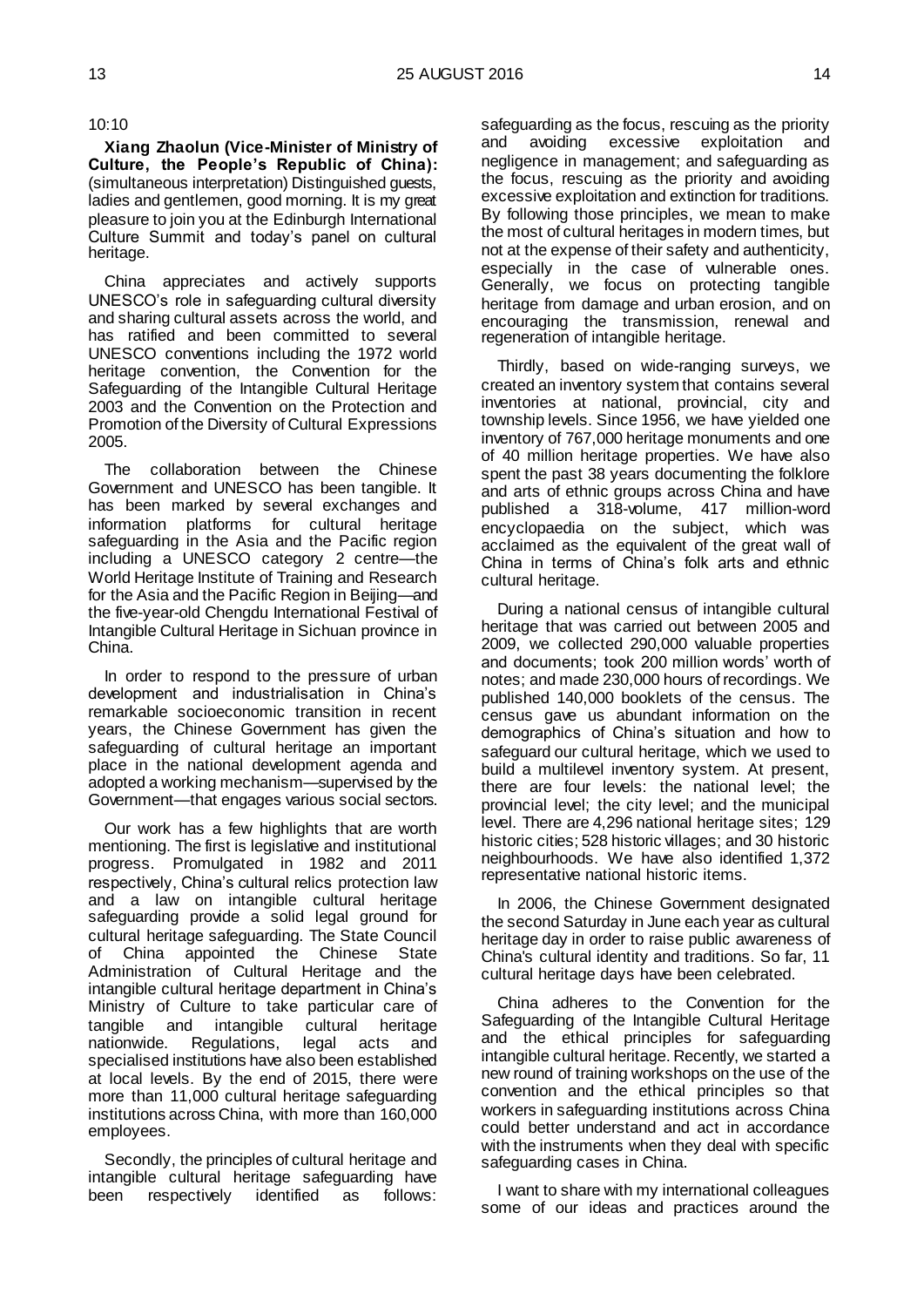safeguarding of intangible cultural heritage. In recent years, we have followed certain principles. First, we are enhancing the capacity of people to convey and transmit intangible cultural heritage as living culture. We believe that people's safeguarding capacities should be constantly enhanced to keep those elements alive and kicking and make them more visible, popular and attractive in order to encourage more people especially young ones—to engage in the sustainable safeguarding of intangible cultural heritage safeguarding and transmission.

Secondly, it is important to enable intangible cultural heritage to adapt to modern life. Fundamentally, it is about people and their lives, and safeguarding attempts should focus on making traditional elements more relevant to people's daily life in modern times. In order to safeguard and recreate intangible cultural assets in a productive way, we support the integration of modern design and expression of concepts with traditional craftsmanship, adding to the commercial value of such cultural heritage that could turn into tangible products.

Thirdly, our safeguarding measures focus on strengthening and reinforcing the diverse and varied circumstances—tangible and intangible that are necessary for the continuous evolution and interpretation of intangible cultural heritage as well as for its transmission to future generations.

Our work to safeguard intangible cultural heritage has been carried out in a spirit of the three principles that I have mentioned. So far, we have launched a salvage programme to record the knowledge, skill and craftsmanship of 571 national representative intangible cultural heritage bearers that were at risk of being lost. China's central budget grants 20,000 renminbi each to the national representative bearers every year to subsidise their safeguarding efforts. In the coming five years, the number of such facilities will also increase—we have currently invested in 96 of them. More than 8,000 workshop centres and exhibition centres have been opened across the country. In 2015, the Ministry of Culture and the Ministry of Education jointly initiated a training and capacity-building programme that invited practitioners to be trained and re-educated. So far, 4,500 practitioners have attended the programme in classrooms at 57 higher education institutions, and the programme has been very positively received. The programme provides an opportunity for communities and ethnic groups to work together and for higher education institutions to engage in cultural efforts.

Secondly, we foster the rejuvenation of traditional handicrafts, focusing on the preservation of production and skills. Through promotion and production, we bring new life to the

craftsmanship. Since 2011, 100 national pilot bases for commercialising intangible cultural heritage have been set up across China, and in 2015 we launched a programme to rejuvenate traditional craftsmanship that focused on both capacity building and matchmaking. We also work with universities and help them to partner with companies that are keen to regenerate and promote traditional culture and craftsmanship. The Chinese Government has written the rejuvenation of traditional craftsmanship into its working papers to further boost the transmission of such heritage.

Thirdly, we endeavour to promote the holistic safeguarding of intangible cultural heritage. Since 2007, we have set up 18 national pilot zones for cultural conservation, including areas of great historic significance, well-maintained heritage sites and distinct and valuable intangible cultural heritage. We support local government to safeguard heritage as well as cultural traditions, and our goal is to help each of the conservation zones to celebrate its own distinct heritage and cultural values. We thereby hope to enrich the cultural life of the people.

Moreover, the Ministry of Culture, the Ministry of Housing and Urban-Rural Development and the State Administration of Cultural Heritage of China have identified more than 2,500 historic and heritage villages. We aim to preserve the way of life in those villages; we want to stop them from becoming only commercial shops. We wish to preserve the soil of cultural heritage. In all that work, we always factor in the conducive role of tourism to publicise cultural heritage. In recent years, more and more tourists have become interested in experiencing culture and discovering heritage.

That is all that I wanted to share with you on China's efforts. It is a common task for us all to safeguard our national heritage and to promote cultural development. China is always ready to strengthen exchange and tangible co-operation on cultural heritage and its safeguarding with other countries, and we wish to promote further friendship and mutual understanding.

Thank you very much. [*Applause*.]

**The Presiding Officer:** Thank you, minister. I now move to our final speaker of this morning's session. I call to the floor Mr Alhaji Lai Mohammed, the Minister of Information and Culture, the Federal Republic of Nigeria. I very much look forward to hearing the Nigerian perspective on cultural heritage.

#### 10:27

<span id="page-9-0"></span>**Alhaji Lai Mohammed (Minister of Information and Culture, the Federal Republic of Nigeria):** Presiding Officer, your excellencies,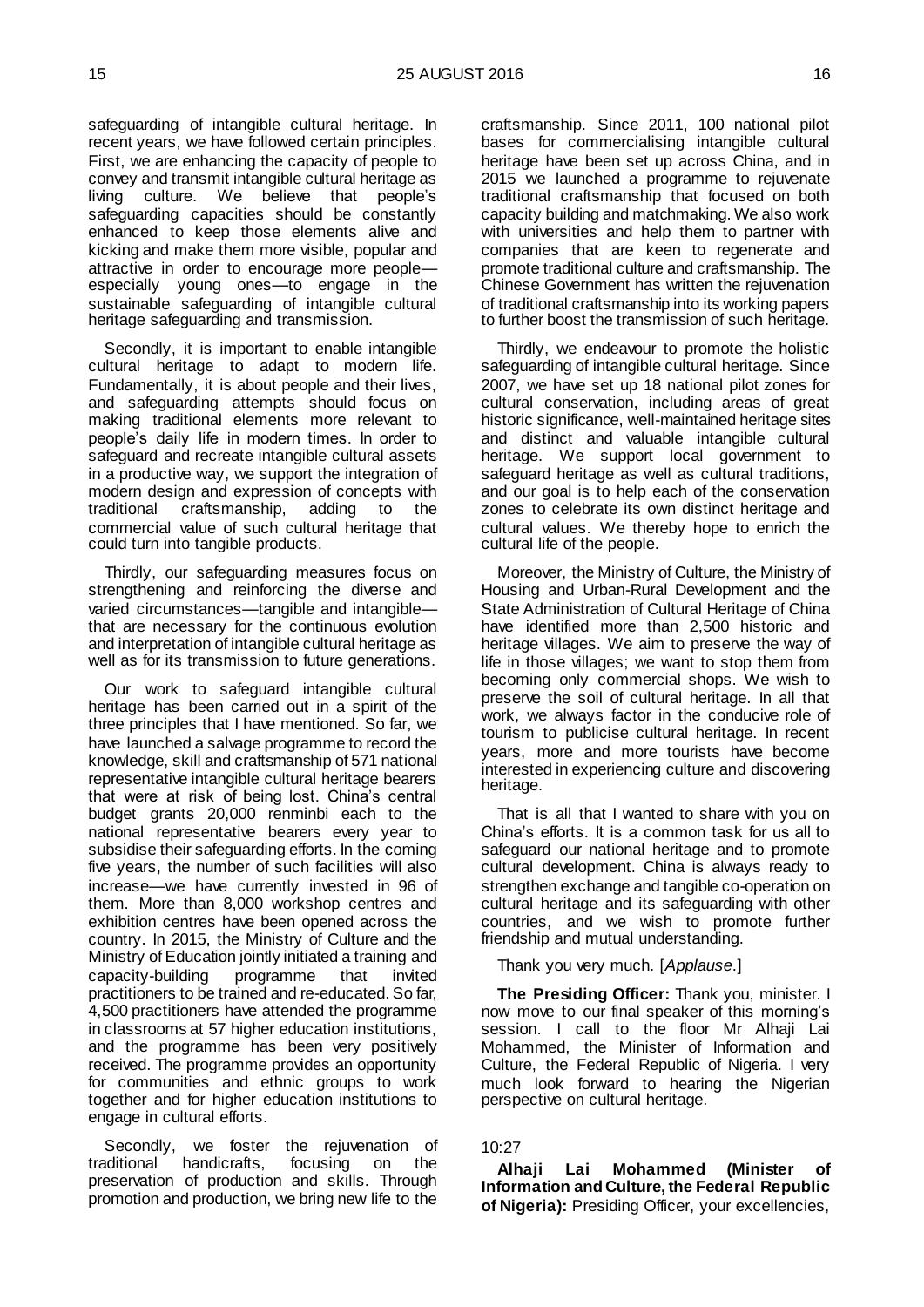distinguished ladies and gentlemen, it gives me great pleasure to be in your midst today.

I have been asked to speak on an issue that is the central driving force of our economy in Nigeria: the diversification of our economy and the role of culture and what we now know as the creative industries in ensuring that we achieve our goals and the aspirations of the people.

Our Government came in at a time of dwindling earnings from crude oil, which hitherto has been the mainstay of our economy and the focus of previous Governments, and we quickly realised that we have no choice but to pursue quickly and wisely our diversification agenda. It is noteworthy that the current Administration, even before knowing that the price of crude oil was going to plummet, had promised Nigerians during its campaign that it was going to diversify the economy.

At my first meeting with the British Council, I posited that the diversification of our economy would not just be limited to agriculture or solid minerals sectors. I believe now—more than even then—that one industry on which we will focus will be the creative industries, because it is a major low-hanging fruit that is immediately available for exploitation.

All over the world, culture has been a unique symbol of identity that distinguishes a group of people with the same political history from other people. My country, Nigeria, the most populous black nation in the world, is endowed with such rich patrimony and cultural diversity in all spheres. Fortunately for us, that culture and creativity were already getting attention, despite the lack of Government attention and investment. The challenge now is how to harness the abundant cultural heritage and create an economy out of it.

We know that there is virtually no state in Nigeria today that cannot boast of three to five cultural industries, be it in pottery, painting, textile making or leather works, and there is very strong expression in film, music, theatre and so on. We are also motivated by the need to preserve our cultural heritage, which has informed our decision to revive a number of our dormant festivals, such as the Argungu fishing festival and the Durbar, as well as age-old traditional games such as ayo and traditional wrestling, or ijakadi.

As a ministry, we have identified three goals that we want to achieve as we pursue our diversification agenda. The first is the provision of key infrastructure that will encourage local and foreign investments in all the key aspects of the creative industries. The second is the mass creation of jobs and the development of skills and managerial abilities. The third is formalising and growing the export of all aspects of the industry so

that it becomes a significant foreign-exchange earner for the country.

The pipes of distribution of all of that creativity will be urgently developed and strengthened with international best practices and then wisely domesticated. With approximately 24 million television households, over 150 TV channels and a greater number of radio channels; with smartphone penetration edging over 40 million and over 100 million phone lines sold to date; with over 20 million diaspora Nigerians who are all primary consumers of the creativity that is located all over the world; and with our being the commercial bedrock of the last frontier of Africa, we are ready for business.

Against that background, I sought the support of the British Council in assisting the agencies that are under my ministry to rediscover their capacity and revive the cultural industry as a major source of revenue for the nation. I am happy to report that, on Wednesday, here in the great city of Edinburgh, we signed a memorandum of understanding with the British Council that will help to revive our moribund festivals and prevent our traditional games, which I referred to earlier, from dying.

While other nations are making money and building reputations on their invented games and sports such as yoga, judo, karate, Scrabble, chess and Monopoly, our traditional neighbourhood games and sports, such as ayo, arin and eke, have lost appeal among our youths. Together with our partners, including the British Council and the Tony Elumelu Foundation, we hope to reverse that trend.

It must be noted that a recent study in the USA revealed that film, TV and other copyright industries added \$1 trillion to the United States economy in 2012 alone. The California economy, which is one of the leading 10 economies in the world, is centred largely on motion picture, television, film and related entertainment industries, which are domiciled mainly in Hollywood.

Drawing from those international developments, I have identified the bane of the sector as being inadequate knowledge and capacity to translate the nation's abundant cultural heritage into a viable economy. I believe that the British Council can assist us in the area of capacity building, identification of infrastructure and, more important, in the area of organising how these things work in a co-operative manner.

Happily, in line with my position, the country director said that the diversification of the economy had equally been a huge challenge in Britain, because of that country's overreliance on industries. She noted that that had been an issue